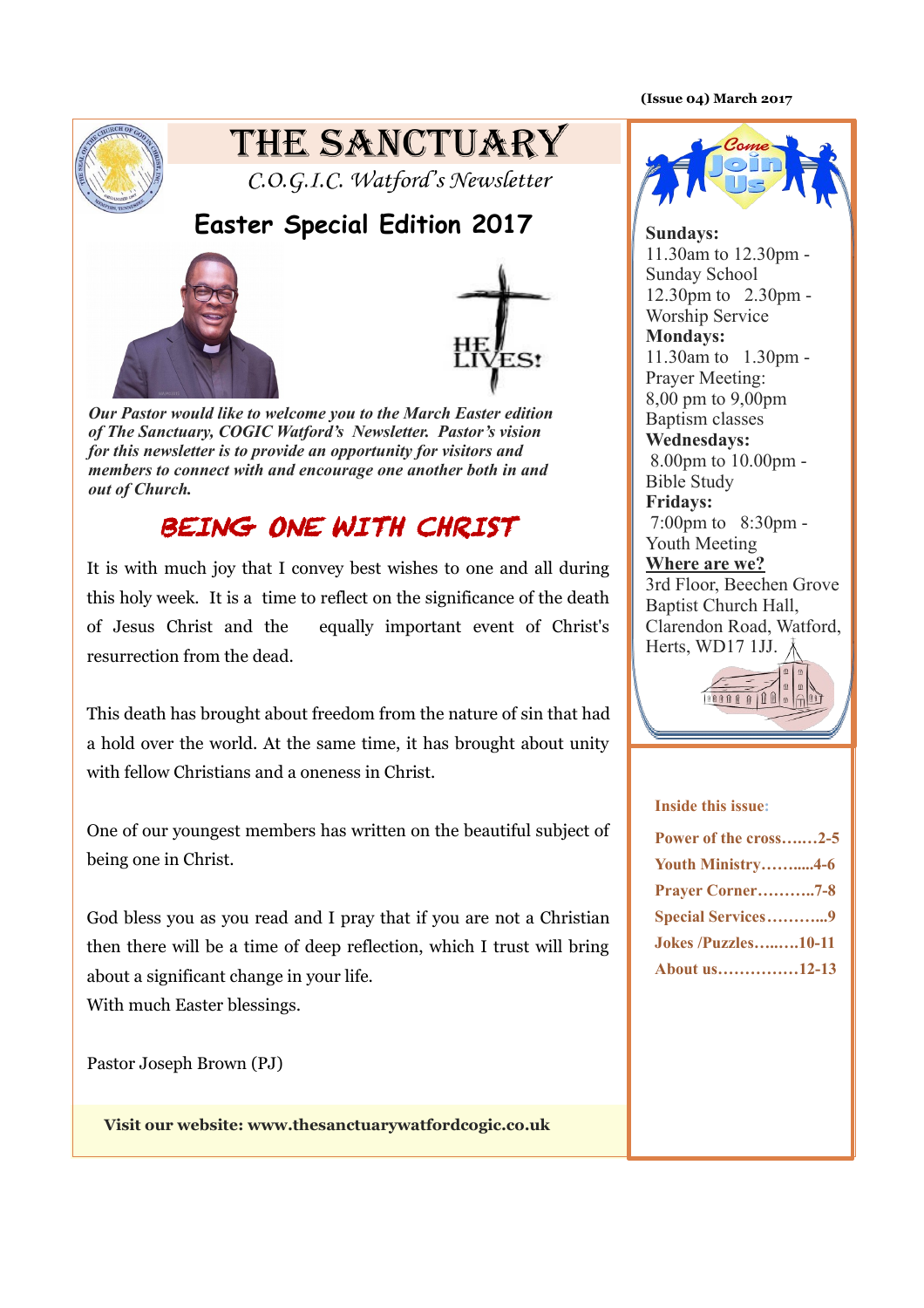

## **The Redemptive Power of the Cross**

Isaiah the prophet introduced Christ in his own person in chapter 61 verses 1-3:

"The Spirit of the Lord God is upon me; because the Lord hath anointed me to preach good tidings unto the meek; he hath sent me to bind up the broken-hearted, to proclaim liberty to the captives, and the opening of the prison to them that are bound;

2 To proclaim the acceptable year of the Lord, and the day of vengeance of our God; to comfort all that mourn;

3 To appoint unto them that mourn in Zion, to give unto them beauty for ashes, the oil of joy for mourning, the garment of praise for the spirit of heaviness; that they might be called trees of righteousness, the planting of the Lord, that he might be glorified."

When Christ spoke in Luke 4:18-21, He applied the passage to himself showing he was the fulfillment of the words spoken by Isaiah. He made it clear he spoke by divine appointment:

"The Spirit of the Lord is upon me, because he hath anointed me…"

Christ was set apart, anointed, not with oil as a king or priest would have been anointed with oil, but with the Holy Spirit. He was of the elite class, yet unlike Kings, the priests and observers of the law at that time, he did not gravitate to his class but called out directly to the poor, dispossessed, and underprivileged. He gave hope to all promising 'I am come that they might have life and have it more abundantly'. His message was one of simplicity. He gave no false promises. Speaking the language of the common man he delivered what he said he would – man's redemption [from sin] by his death on the cross.

"And that he died for all, that they which live should not henceforth live unto themselves, but unto him which died for them, and rose again." (2 Corinthians 5v15)

Cont.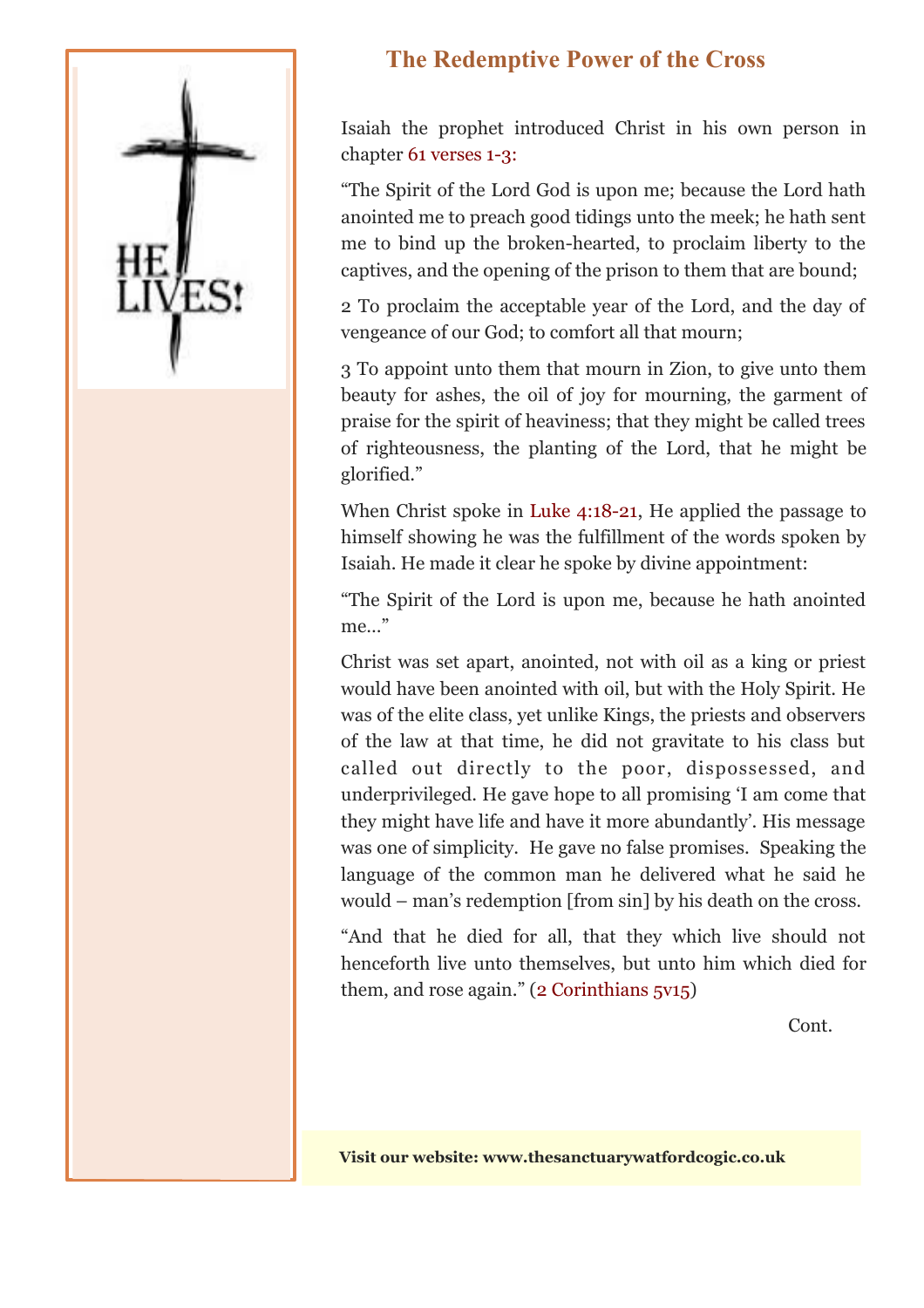

## **The Redemptive Power of the Cross cont.**

Christ gave his life so that millions might have the hope of eternal life. The cross has become the great symbol of freedom. Deliverance of humankind from its state of alienation from God has been accomplished through the death and resurrection of Christ. By DJB

Greetings: All - I greet you all in the mighty name of Jesus

As the easter celebration and convocation approaches, we'll be thinking on all the things we need to do and all the great things we will share together with our family/friends and as a church.

I am truly blessed to be a part of the COGIC church family - I will be looking forward to meeting with and seeing everyone again. As I begin to think about the topic of our Convocation, I meditate on what "The redemptive power of the cross" means to me!

When I consider what Christ is to me and what he has done.

Christ Jesus who gave himself for us that he might redeem us from all iniquity and purify for himself a people of his own who are zealous for good deeds (Titus 2:14)

We being justified freely by his grace through the redemption that is in Christ Jesus. (ROM 3:24)

We are the Ransomed of the Lord...and we shall return to Zion with singing, everlasting joy shall be upon their heads, they shall obtain joy and gladness, and sorrow and sighing shall flee away. (Isaiah 35:10).

The blood of his sacrifice is his own blood, not the blood of goats and calves, and thus he has entered the sanctuary once for all and secured an eternal liberation (Hebrew 9:12)

You know you were ransomed from the futile ways inherited from our ancestors, not with perishable things like silver or gold, but with the precious blood of Christ, like that of a lamb, without defect or blemish. (1 Pet 1:18-19)

Christ Jesus who offered himself as a ransom for all. (1Tim 2: 5-6)

Cont.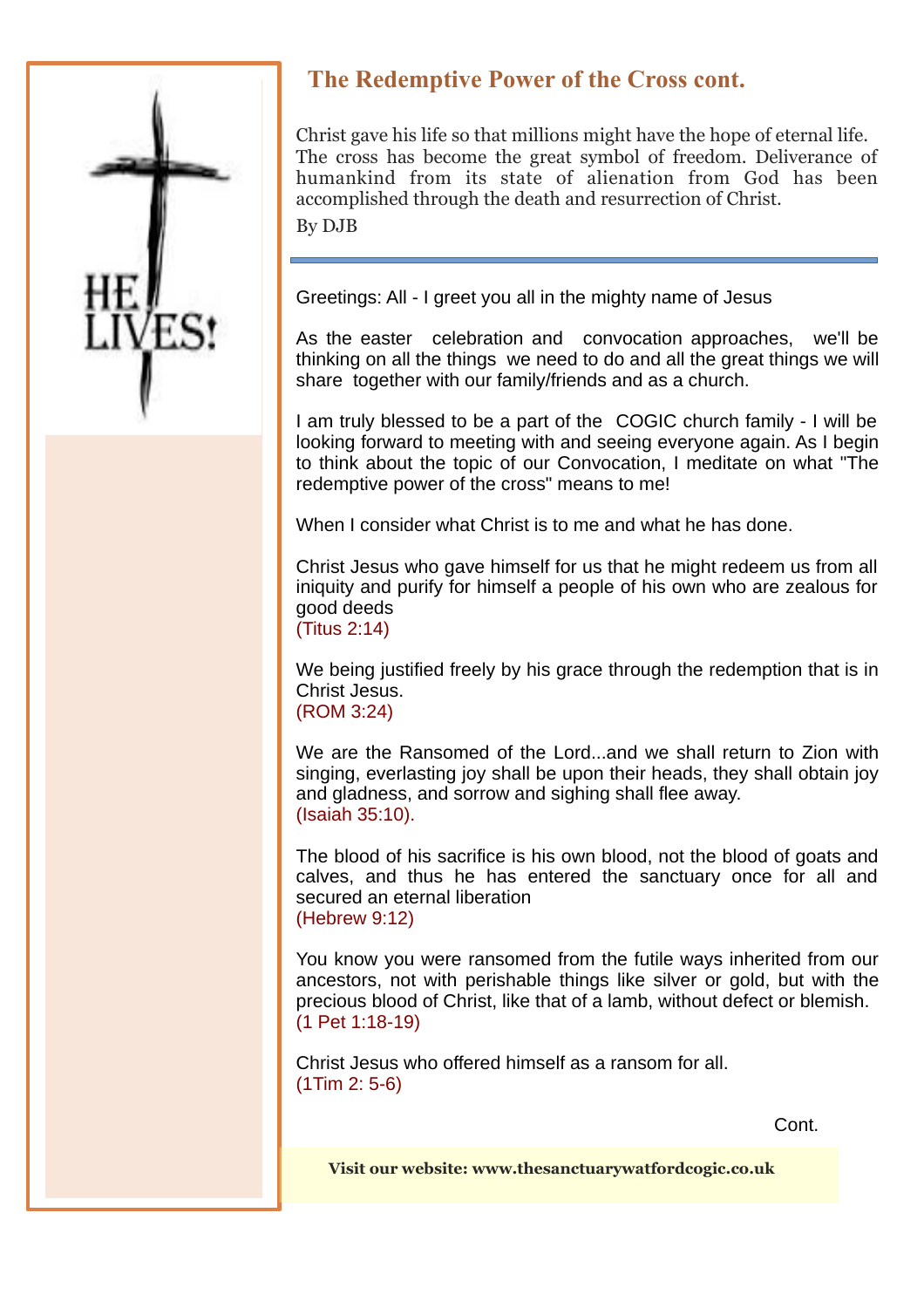

For I know that my Redeemer lives, and he shall stand at the latter day upon the earth. Job 35:10

Wonderful saints of God as we continue on in Christ Jesus I pray he will continue to strengthen us, and give us boldness to standout and stand up for Jesus. May the dear Lord continue to bless you. And cause his face to shine upon you. Amen!

Sandra B.

# Youth Ministry

### **The Redemptive Power of the Cross**

"But if the Spirit of him that raised up Jesus from the dead dwell in you, he that raised up Christ from the dead shall also quicken your mortal bodies by his Spirit that dwelleth in you." Romans 8:11 KJV

Trusting in the God with all your heart. As children of God we must rely on His word. In the scripture above Paul tell us the Spirit Christ has dwells within us also. Through Christ we are saved, we are made new and are promised everlasting life. Understanding this scripture I knew I wanted to do everything I possibly could to be deserving of Christ's salvation. I wanted to be closer to Him, which would mean I would need to spend more time in His word.

Being someone who studied English Literature and History I enjoyed analysing a piece of text - delving deeper into its concept and meaning. It frustrated me then, when I couldn't do this with the Holy Bible.

I knew I was at a blockade, which meant I needed to work with God and not alone. From that moment I know nothing could be accomplished by myself and God was speaking to me telling me He was there and I didn't need to struggle when I have His Spirit. It was even embedded to me into my school logo "Non Nobis Solum" translating to not ourselves alone. God was clearly projecting His voice to me in my everyday life and I was still dismissing it.But through the redemptive power of the cross I was renewed and made whole.

Cont.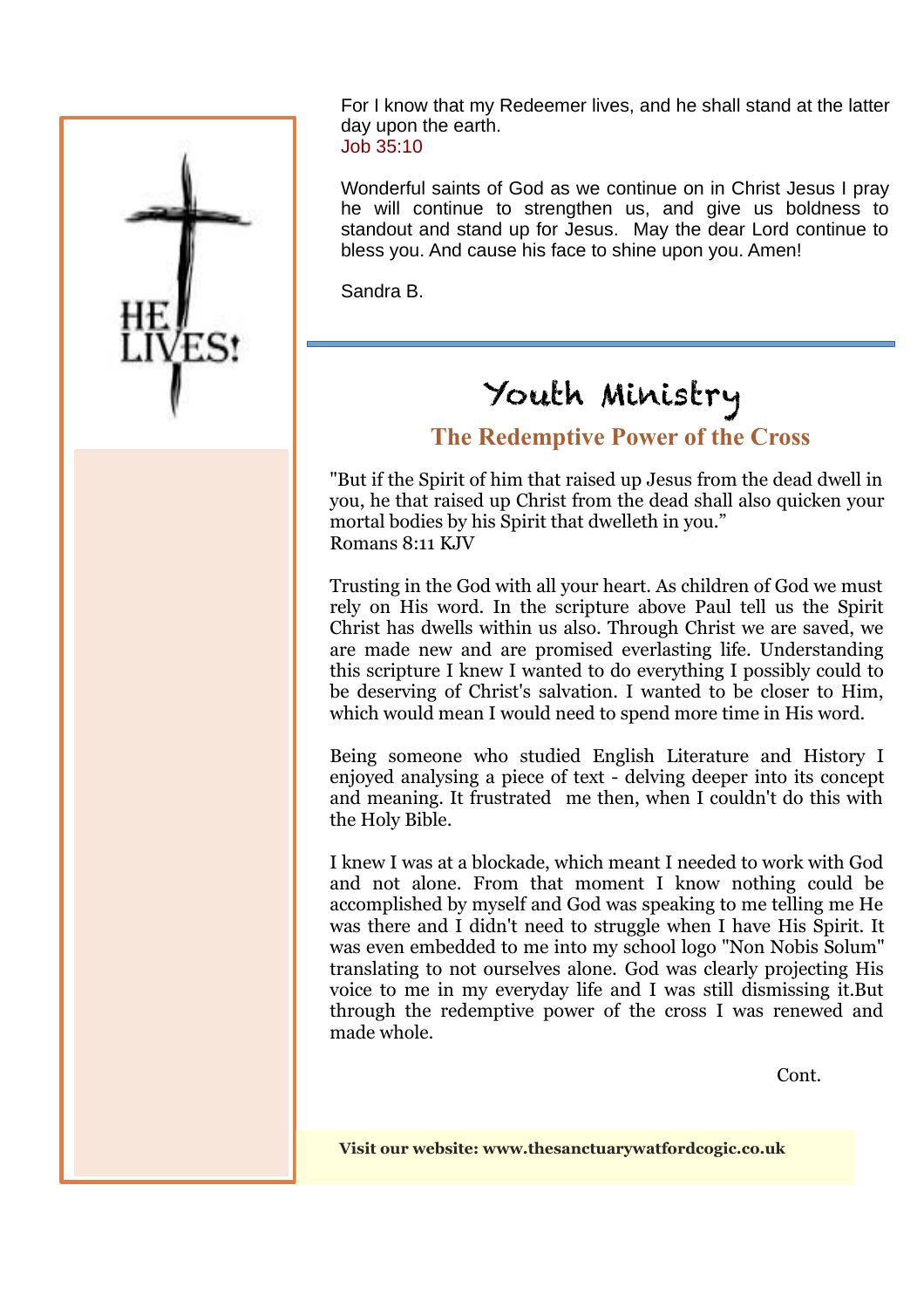# Youth Ministry



### **The Redemptive Power of the Cross cont.**

Seeing His transformation within my life is unexplainable, I went from being a stubborn young girl quite adamant that I could do everything independently to a child of God who wanted to serve Him at all times. Knowing that Christ died for me told me of His love for me. And so as John 4:19 says we love him, because He first loved us. Once I was born again and Christ created a new man within me I began to be hungry for his Word. I wanted to be filled with His Holy Spirit (something I still seek for everyday)

Reading his word, fasting and prayer - I began to ask God for His help I wanted to hear him and kept asking "Lord, what do you want me to do for you."

It wasn't until August 2016 that God would answer my request. I have two family members who both attended the Calvary Theological College and both of them raved off its courses ability to open up the word for you in new ways. It promised enlightenment with God, through God and for God. As I said previously I love analytical study, this course covered all my wants and was for God not man! It seemed like a dream opportunity had been put on my lap. BUT, being a full time student and part time sales assistant I was already wrapped up in so much. I again almost dismissed the opportunity. God continued to put this on my heart for 6 months as I debated with Him, until I opened my heart and said yes. I knew all the difficulties it would introduce and that it would mean I'd be so busy and hardly have any spare time. However I knew that being a child of God I had to and wanted to do all I could for Christ. I took a leap of faith and jumped on this chance because I knew this was Gods plan for me. Becoming more Christ like would mean I needed to understand more about who Christ was. Almost a year later and as a member of the Calvary Theological College I can honestly say I am so grateful I listened to God and acted upon His instructions. Yes, it has been and still is a struggle juggling all my work as well as taking on the troubles life throws at me. But I know through it all if God is for me, then who can be against me. Talking about God puts a smile on my face because I understand so much more than just the simple facts in the surface.

Cont.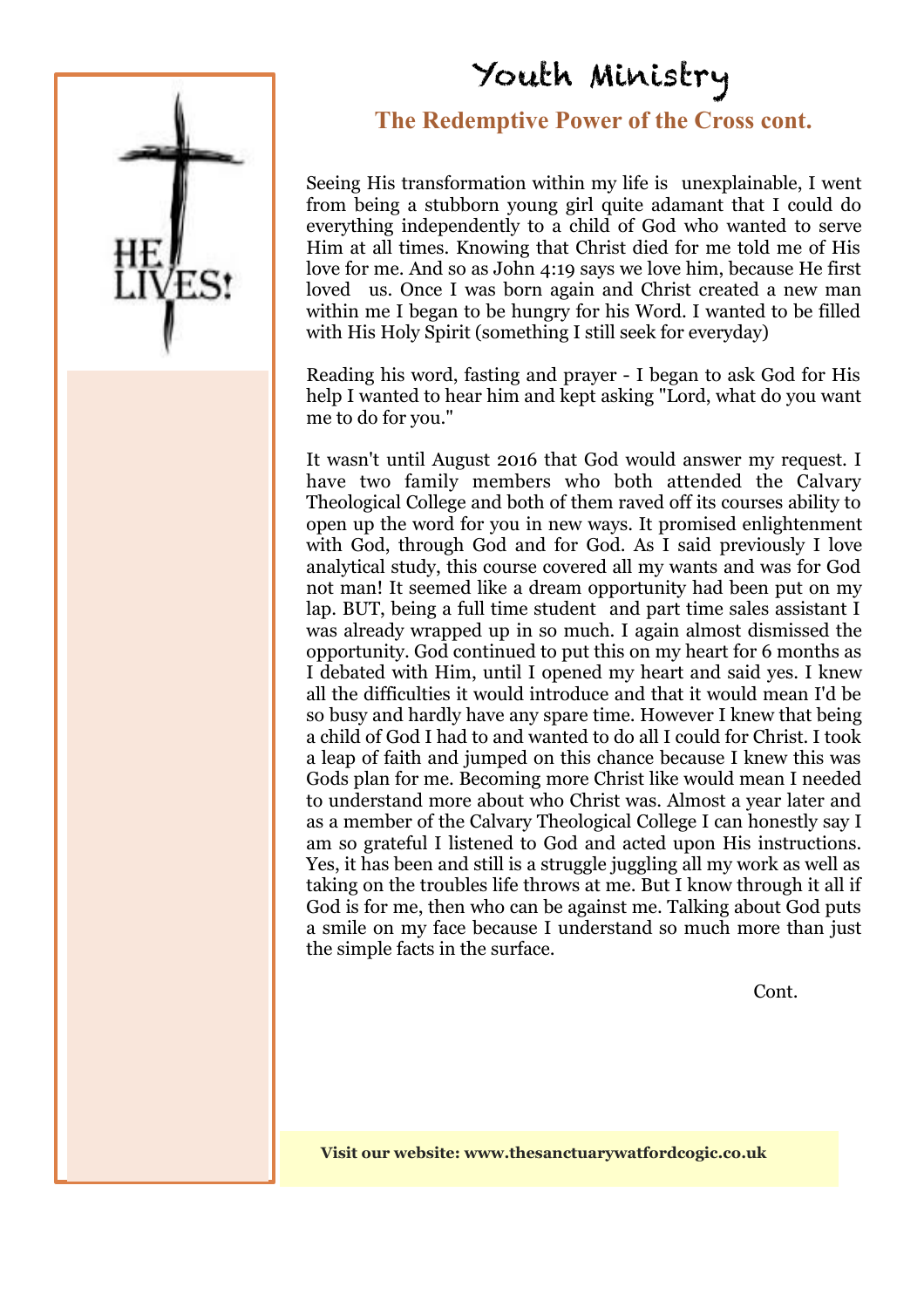

#### **want to join us?**

**Our Sunday school leaders would love to have you join us every Sunday between 11.30 am. - 12.30 pm.** 

**Our young peoples meeting (YP) takes place every Friday from 7.pm - 8.30 pm. Aged 5 upwards.** We look forward to **welcoming you to join in** the fun, games and learning experience. **having God in the centre of all that we do**.

# Youth Ministry **The Redemptive Power of the Cross cont.**

Opening the word intrigues me as I grasp it's intellectuality and allow it to become 3 dimensional to me.

This is my testimony, one I didn't even realise I had until I began to write this article.

Whom ever reads this I pray you let Christ come in and let his works manifest within your life. Amen.

Khian King

#### **Get out of self**

Isaiah 61: 1-3

What God can do through you is more than you can imagine. God has filled you with his spirit so that you can lead others to him. This means that you have to get out of self in order to do the will of God. You have been chosen to bring good news to the poor and to heal the broken heart with the encouraging word of God that he has placed inside of you. This means that you have to remember it's not about you, but about who will reach the kingdom. God has called you to ensure his believers that they can walk in freedom because Jesus died on the cross for their sins and they are no longer captives to sin. You are chosen by God to proclaim that God has defeated the enemy and will save anyone who accepts Jesus Christ as their Lord and Savior You have been called and chosen by God to do a new work in the earth for his kingdom. Continue to strive for greatness.

Blessings Karis King,

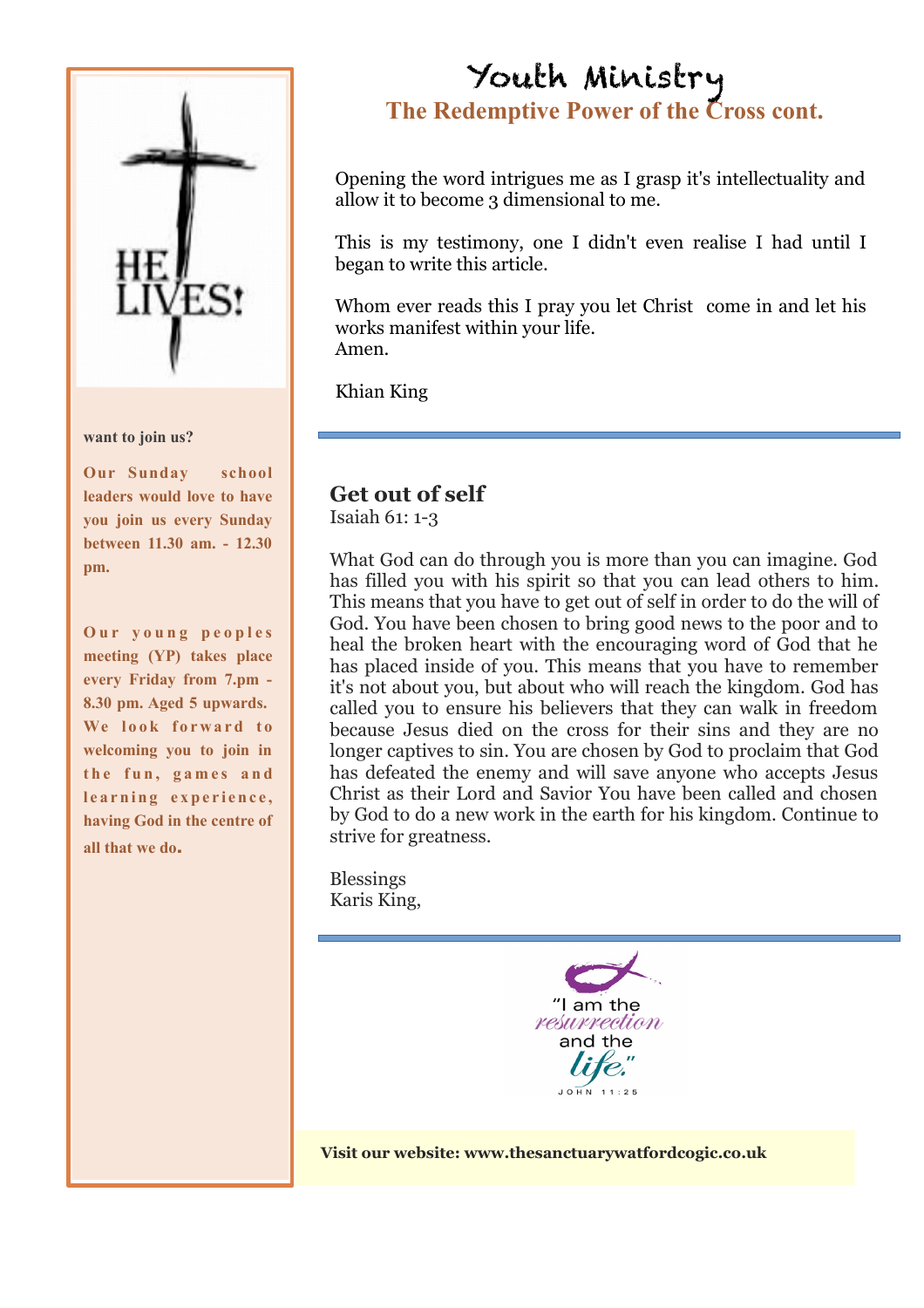# **PRAYER CORNER**

#### **How could Jesus pray to God if He is God? Was Jesus praying to Himself?**

The key to understanding how Jesus could pray to God the Father is found in Hebrews 2:17: "Therefore [Jesus] had to be made like his brothers in every respect." One of the important callings of all people is to pray. Jesus was fully human as well as fully God, and it was perfectly fitting that He should pray to the Father in heaven.

There are several reasons why Jesus, as a human being, prayed to the Father. First, all people are called to worship God. Prayer is one form of worship.

Second, as a Jew, Jesus was fulfilling the Law of Moses to pray to the LORD. If He did not pray to God the Father, He would have been disobedient and sinful.

Third, as our high priest, Jesus intercedes on behalf of God's people (Hebrews 2:17). We see Jesus acting as intercessor in John 17, sometimes called the "High Priestly Prayer."

A fourth reason for Jesus praying to the Father is found in John 11:41-42. In this passage, Jesus prays before He raises Lazarus

from the dead: "Father, I thank you that you have heard me. I knew that you always hear me, but

I said this on account of the people standing around, that they may believe that you sent me." So, one reason Jesus prayed to the Father was for the benefit of those around Him.

Fifth, Jesus prayed to the Father to enjoy the fellowship of the Triune Godhead of Father, Son, and Holy Spirit. Sometimes, the Bible simply says, "Jesus prayed," yet other times we see a glimpse of something more. Following Jesus' baptism, He prayed, and "the heavens were opened, and the Holy Spirit descended on him in bodily form, like a dove; and a voice came from heaven, 'You are my beloved Son; with you I am well pleased'" (Luke 3:21-22). Here, within the context of a prayer, Father, Son, and Spirit are all revealed in perfect fellowship.

Jesus prayed to God the Father because it was an appropriate, natural, and essential part of His mission on earth. His prayers set an example for us grow in intimacy with our Heavenly Father.

*Excerpt taken from: compellingtruth.org* 



#### **God has the answers**

**For your most pressing issues:** 

- **Sickness**
- **Relationships**
- **Work**
- **Education**
- **Money**

#### **Luke 9:11(KJV)**

**11 And the people, when they knew it, followed him: and he received them, and spake unto them of the kingdom of God, and healed them that had need of healing.**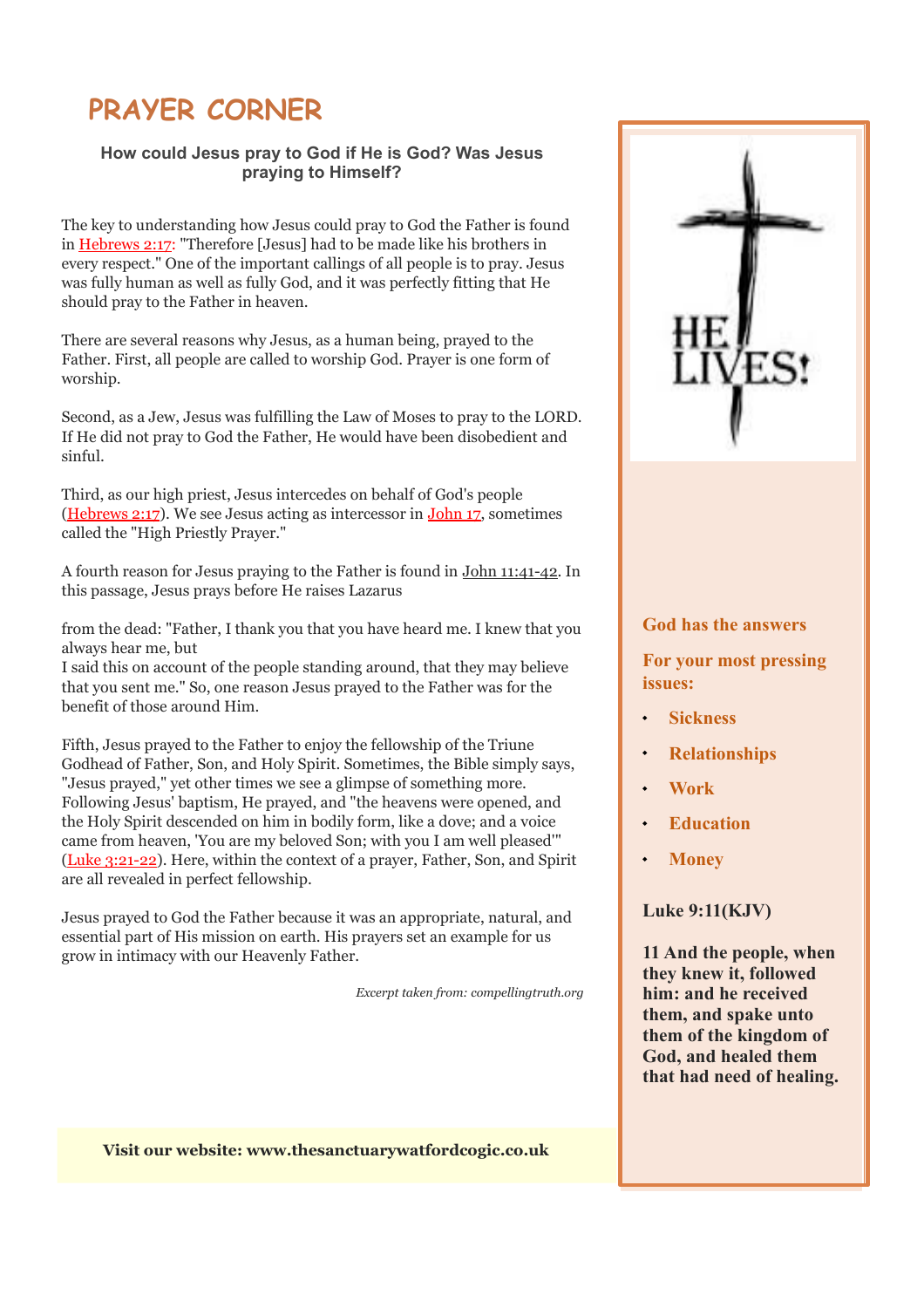# **Prayer corner**

Please forward any prayer requests, no matter how small to us:<br>Email Address  $\frac{1}{2}$  im.brown15@vahoo.co.uk im.brown15@yahoo.co.uk

:Cogicwatforduk@hotmail.com

Call or Text to : 07917 628288

Or alternatively hand in your written request to Pastor Joe Brown. Any problems shared with us are treated confidentially....a problem shared is a problem halved!



**Visit our website: www.thesanctuarywatfordcogic.co.uk** 



#### **Prayer Meeting :**

**Prayer meeting is held every Monday morning 11.30 am - 1 pm.** 

**Contact us for more information**



*United in prayer* 

**PRAYER CHANGES THINGS!**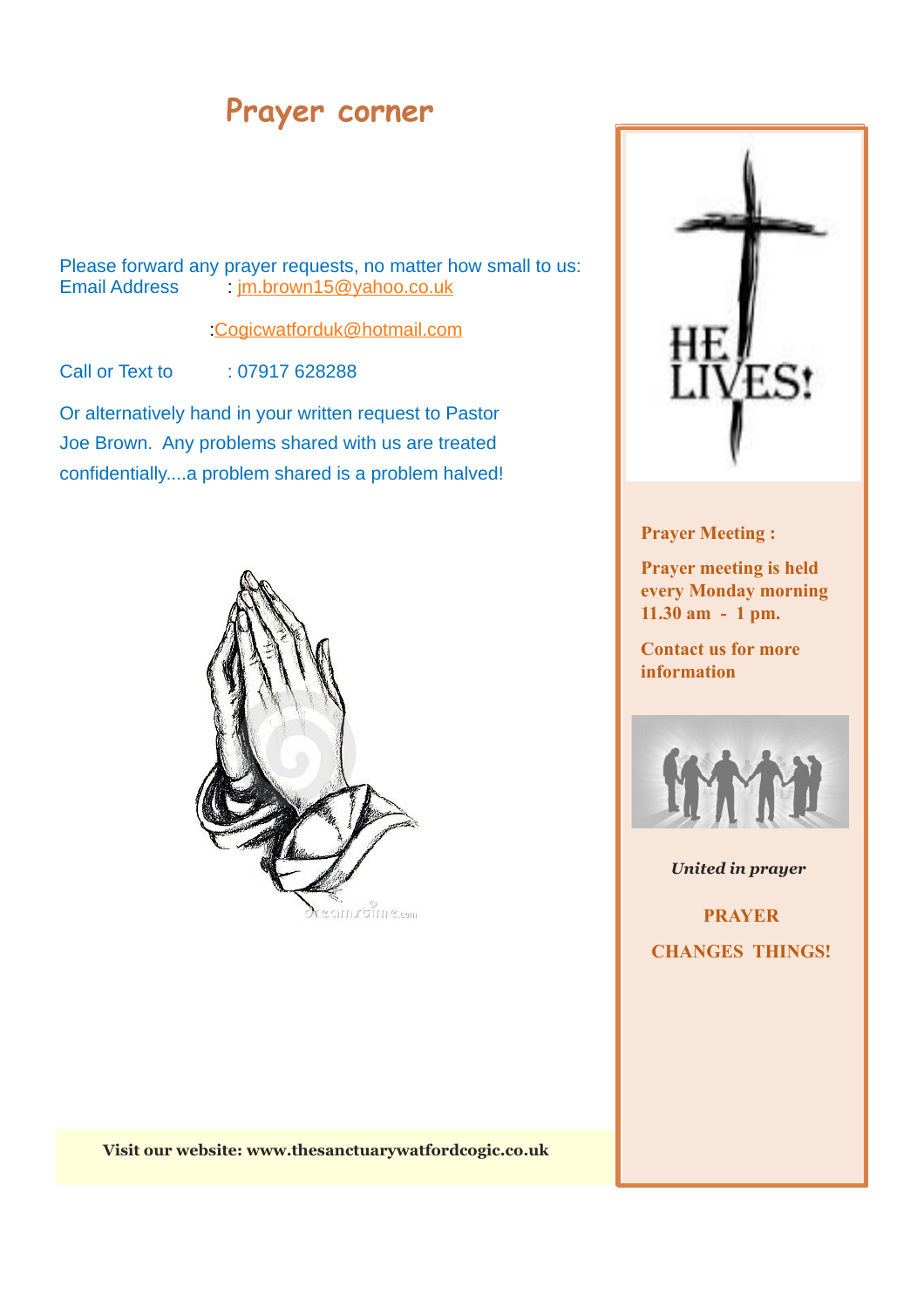

#### **Sunday services**

**1st Sunday of the month:** 

**Communion Service** 

**2nd Sunday:** 

**Women's Service** 

**The service is led by the female members of the church** 

**3rd Sunday:** 

**Men's Service** 

**4th Sunday:** 

**Mission Sunday** 

**5th Sunday:** 

**When there is a 5th Sunday in the month, it is led by our Youth and** Sunday school **children( all parents and friends are encouraged to come and support their child/children in this ministry)**

# **OUR SPECIAL SERVICES**

#### **COMMUNION**

Every Christian believer is asked by God to remember the death of his son Jesus Christ. We do this by celebrating the Holy Communion which we regard as the highest form of worship.



St Paul in his letter to the Corinth reminds them that this ordinance should be maintained and observed with all reverence .

*1 Corinthians 11 verse 23-28*

#### **BAPTISM SERVICE**

In accordance with scriptures, once an individual has received a core in his life and has responded to that core by receiving Christ into their heart, the next step is baptism, which God has commanded in the Bible.

Before undertaking this event the new convert will be taught what it means to be a Christian and will receive help to develop their new life in Jesus Christ through Baptismal classes.

Jesus Christ was an example as He too was baptised: outlined in *St. Mathew 3 verse: 13 -17*

#### **BABY BLESSINGS**

In accordance with scripture we believe that a child that is born into this world should receive the blessing of God upon it's life as outlined in *Mark 10 verse: 13 -16*

#### **WEDDINGS**

We are happy to prepare couples for marriage and pre marital counseling classes, available on request.

We are also happy to conduct engagement ceremony and a traditional wedding ceremony and the blessing of marriages.

#### **FUNERALS**

During a very sad time of losing a friend or member of a family we are able to offer grief counselling and can also conduct a funeral ceremony.

During this difficult time we will be able to assist the family and to guide them in relation to all the issues that may arise from the death of a loved one.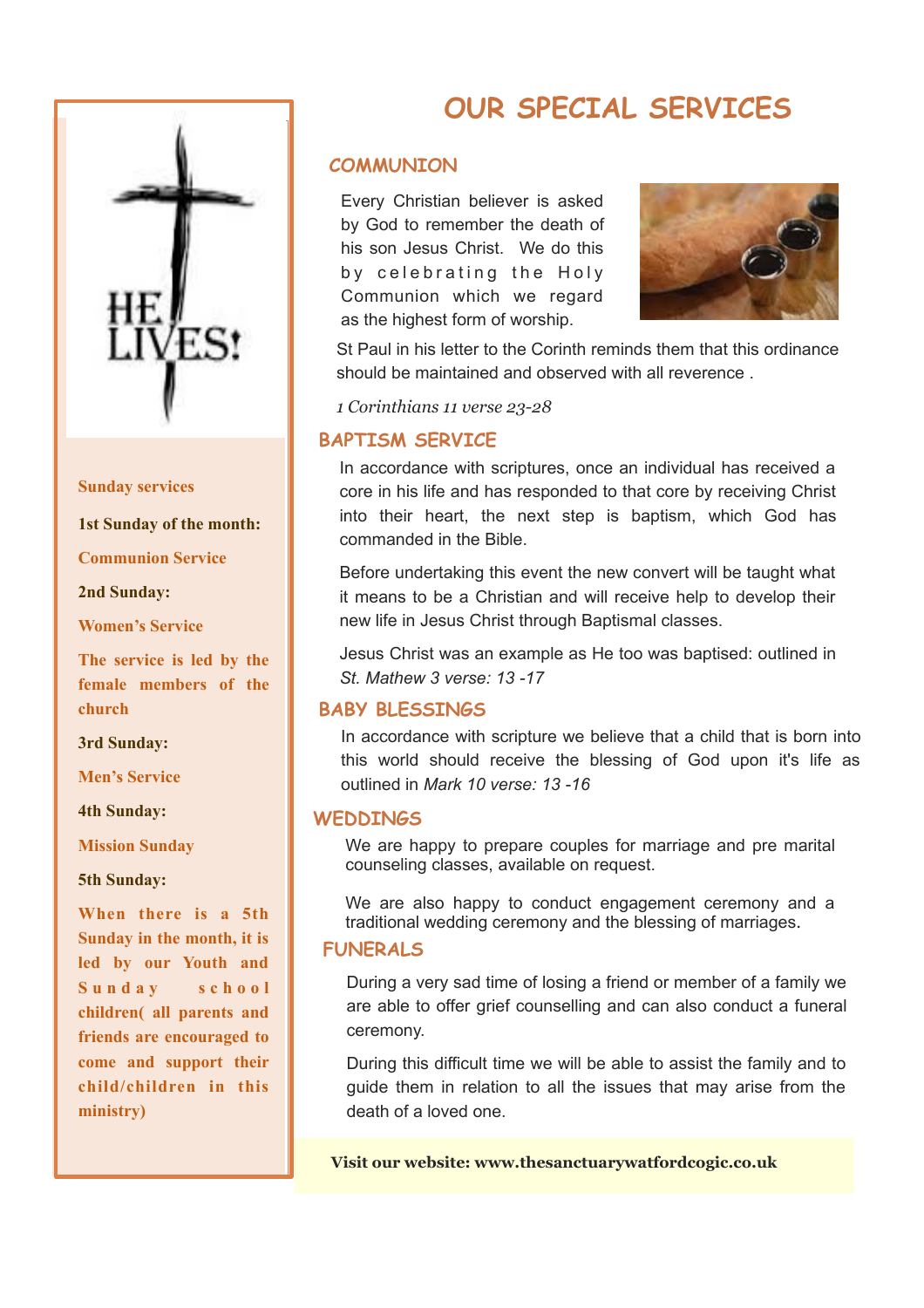|                                                                            | The Easter Story                                                  |  |
|----------------------------------------------------------------------------|-------------------------------------------------------------------|--|
|                                                                            | 2                                                                 |  |
|                                                                            |                                                                   |  |
|                                                                            |                                                                   |  |
|                                                                            |                                                                   |  |
|                                                                            | 10                                                                |  |
| 14<br>11<br>12<br>13                                                       | 15                                                                |  |
| 19<br>18                                                                   | 16<br>17<br>л                                                     |  |
|                                                                            | 21                                                                |  |
| 22<br>23<br>24                                                             | 25<br>26<br>27                                                    |  |
|                                                                            |                                                                   |  |
| 28<br>29                                                                   | Œ<br>31                                                           |  |
| 32                                                                         |                                                                   |  |
| 33                                                                         |                                                                   |  |
| 35                                                                         |                                                                   |  |
| 37<br>X                                                                    |                                                                   |  |
|                                                                            | 33<br>39                                                          |  |
| 40                                                                         | #1                                                                |  |
| 42                                                                         |                                                                   |  |
|                                                                            |                                                                   |  |
|                                                                            |                                                                   |  |
| Across                                                                     |                                                                   |  |
| It means "A place of a skull;"<br>3.                                       | 26. "Father,<br>them; for they                                    |  |
| Where He was crucified                                                     | know not what they do."                                           |  |
| These guys were crucified on each<br>4.<br>side of Him.                    | 27. He shed His blood so our<br>would be forgiven.                |  |
| And He was numbered with the<br>16.                                        | 28. The Last Supper was a celebration                             |  |
| 7. Jesus was anointed with precious                                        | of this Jewish holiday<br>30. The ruler of Galilee                |  |
| ointment in preparation for His                                            | 31. This was sent to strengthen Him<br>when He was praying in the |  |
| 11. This part of the temple was torn in                                    | garden.                                                           |  |
| two from the top to the bottom<br>15. And when the sixth hour was          | 32. This apostle denied that He knew<br>Jesus three times.        |  |
| come, there was ________ over the                                          | 33. This wealthy man of Arimathea                                 |  |
| whole land.<br>18. This Roman said, "Truly this was                        | buried Him.<br>37. The doubtful apostle                           |  |
| the Son of God."                                                           | 38. "A spirit has not ____ and bones as ye see me have."          |  |
| 19. The high priest who said it was<br>expedient that one man die for all. | 40. And they stripped Him, and put on                             |  |
| 21. The<br>of blood was<br>purchased with the betrayal money               | Him a scarlet j<br>42. They gave Him this to drink when           |  |
| 22. The disciple that took Mary home                                       | He was on the cross.                                              |  |
| as his own mother<br>23. He appeared first unto Mary                       |                                                                   |  |
|                                                                            |                                                                   |  |
|                                                                            |                                                                   |  |

#### Down 1. The father-in-law to the high priest. Jesus was first brought  $\vert$  to him<br>2. Another name for the place of His crucifixion.  $|3.$  The garden where Jesus prayed before He was arrested<br>5. And it was the third hour, and Him. they \_\_\_\_ 8. This was written and set over<br>His head: "\_\_\_\_\_ of the Jews \_ of the Jews"  $\left|9. \right|$  Judas betrayed Jesus with a 10. "Go ye into the world and preach the gospel to every 12. Joseph took His body down and wrapped it in fine 13. The prisoner released by Pilate instead of Jesus 14. The pharisee that brought spices for His burial 16. The apostle who betrayed the Christ 17. "Why seek ye the among the dead?" 18. He was taken up; and a received Him out of their sight. 20. Judas betrayed Jesus for thirty pieces of 24. And they crucified Him, and parted His \_\_\_\_\_\_\_, casting lots: 25. He appeared to two disciples on the way to this village. 29. Jesus told Peter to feed His 34. The Roman governor who washed his hands of the whole affair 35. This was rolled in front of the tomb and then sealed. 36, and His sweat was as it were great drops of 39. The soldier pierced His side with this 41. He is not here: for He is as He said.

**Answers to puzzles on our website: www.thesanctuarywatfordcogic.co.uk** #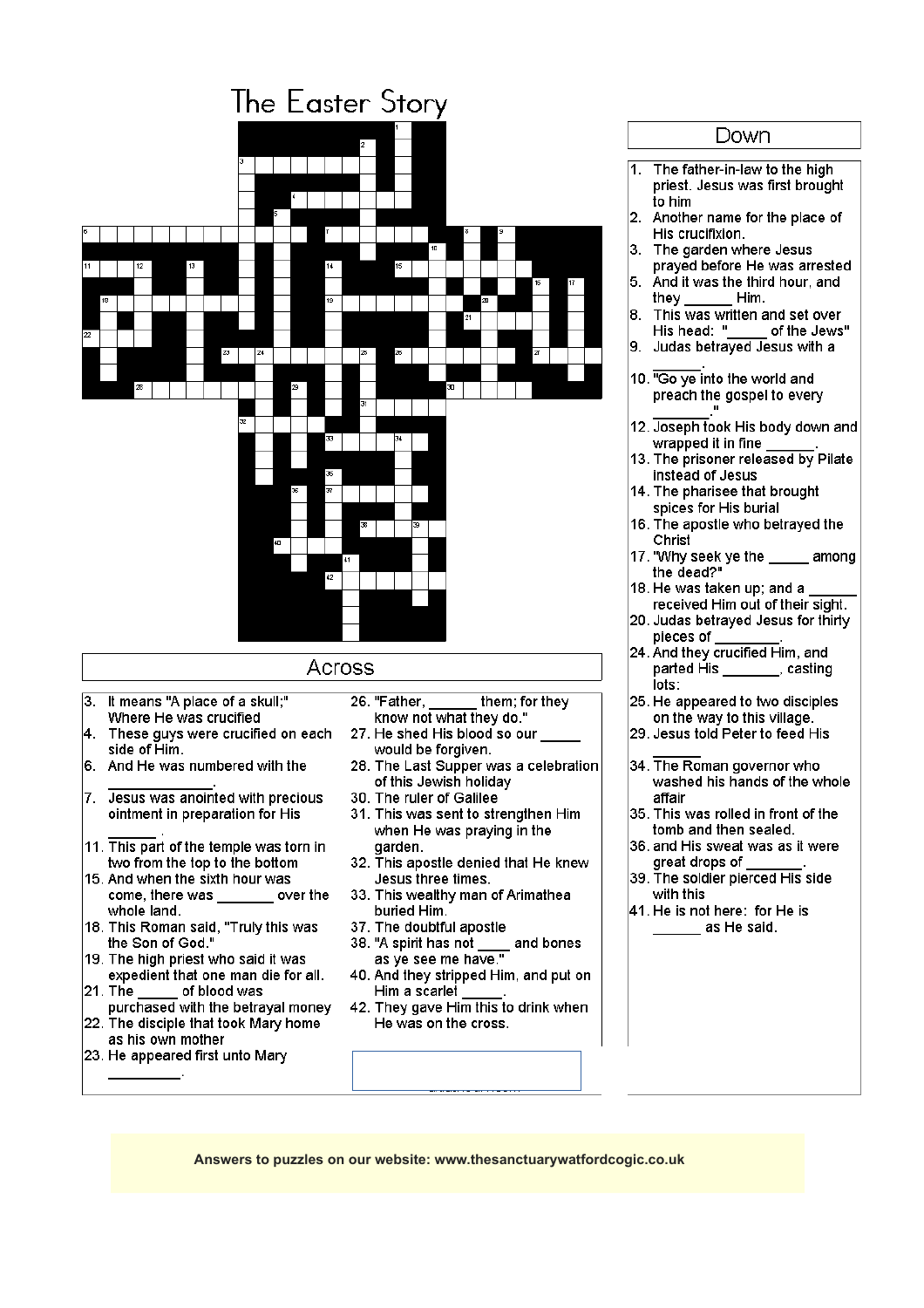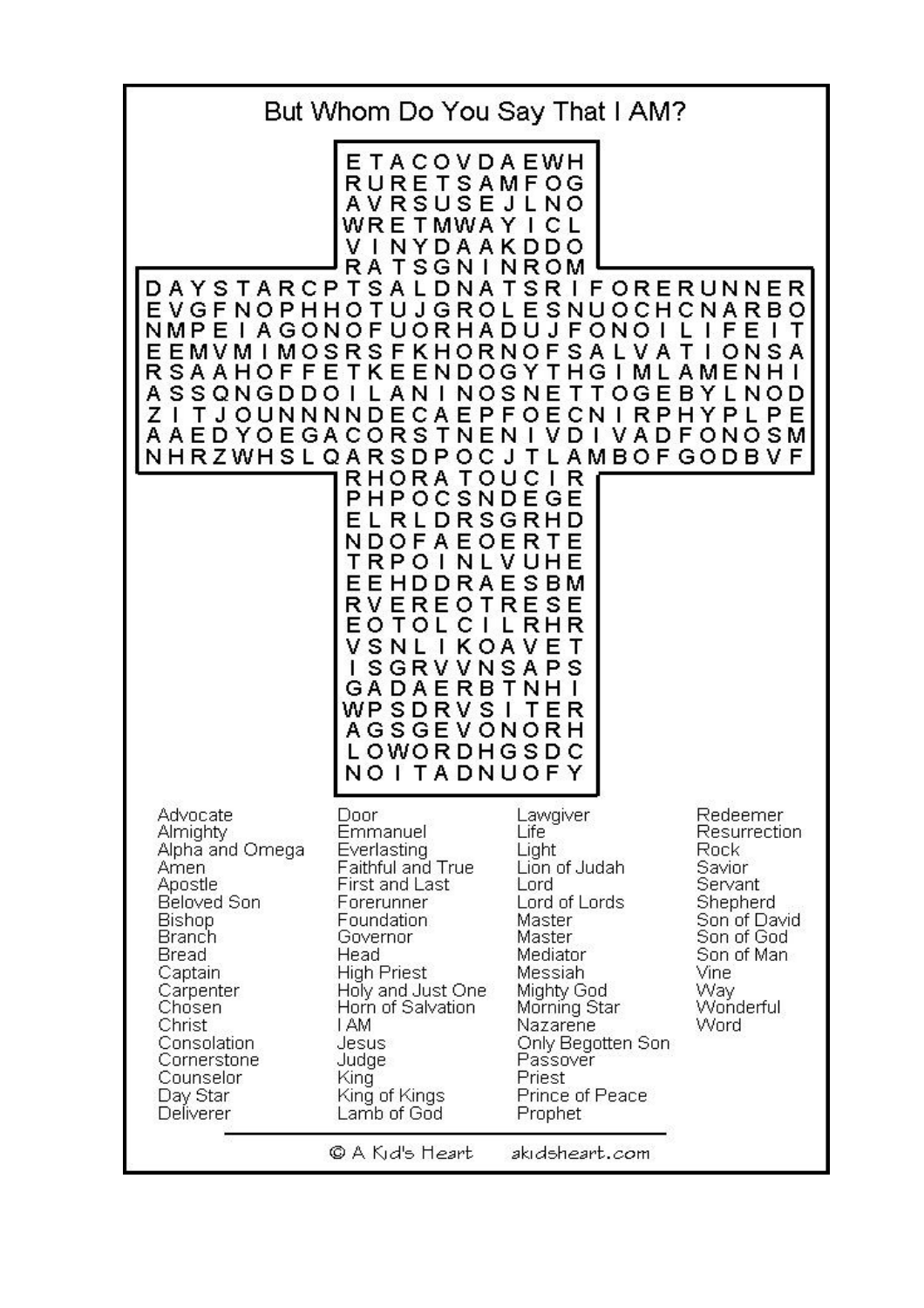### **The Sanctuary**

Under the Leadership of Pastor Joseph Brown, Watford COGIC has entered into a new era. Our name change to *'The Sanctuary COGIC Watford' is so we can aim to provide a place where people can come and not only feel welcome but also feel at peace.* 

Our vision as a church is to continue the development and growth of our church, in pastor's words... "In pure love and unity, embracing and serving the local community without relinquishing the foundation that has been established over the past 50 years."

His focus will also be on the spiritual and temporal development of individuals and to embrace our children and our youth.

The Sanctuary is part of the COGIC Shires District which also includes Dunstable, Bedford and Aylesbury Assemblies. Pastor Elroy Patrick Is currently the superintendent for the district and oversees all four assemblies.

The founding members of COGIC Watford Assembly were namely Brother Vincent and Sister Susan Beckford, In 1963 the COGIC church was formed under the leadership of Pastor Michael E. Williams Watford Fields School Hall .The church moved in 1978 to Kingham Hall in Watford and finally 1989 to where we are today at Beechen Grove.Baptist Church.